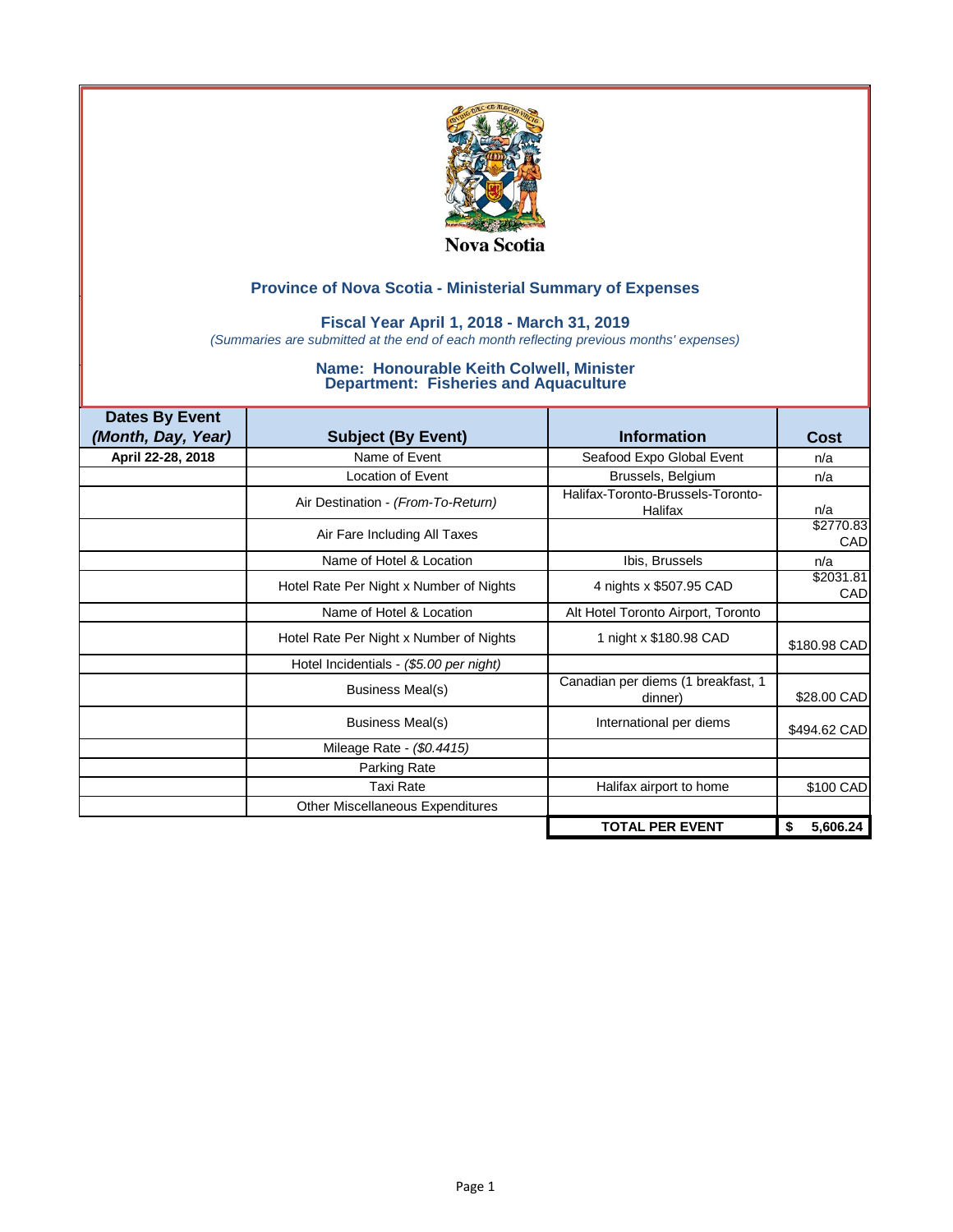

### **Fiscal Year April 1, 2018 - March 31, 2019**

*(Summaries are submitted at the end of each month reflecting previous months' expenses)*

| <b>Dates By Event</b> |                                         |                        |             |
|-----------------------|-----------------------------------------|------------------------|-------------|
| (Month, Day, Year)    | <b>Subject (By Event)</b>               | <b>Information</b>     | <b>Cost</b> |
| May 2018 (NIL)        | Name of Event                           |                        | n/a         |
|                       | <b>Location of Event</b>                |                        | n/a         |
|                       | Air Destination - (From-To-Return)      |                        | n/a         |
|                       | Air Fare Including All Taxes            |                        |             |
|                       | Name of Hotel & Location                |                        | n/a         |
|                       | Hotel Rate Per Night x Number of Nights |                        |             |
|                       | Hotel Incidentials - (\$5.00 per night) |                        |             |
|                       | <b>Business Meal(s)</b>                 |                        |             |
|                       | Mileage Rate - (\$0.4415)               |                        |             |
|                       | Parking Rate                            |                        |             |
|                       | <b>Taxi Rate</b>                        |                        |             |
|                       | Other Miscellaneous Expenditures        |                        |             |
|                       |                                         | <b>TOTAL PER EVENT</b> | \$          |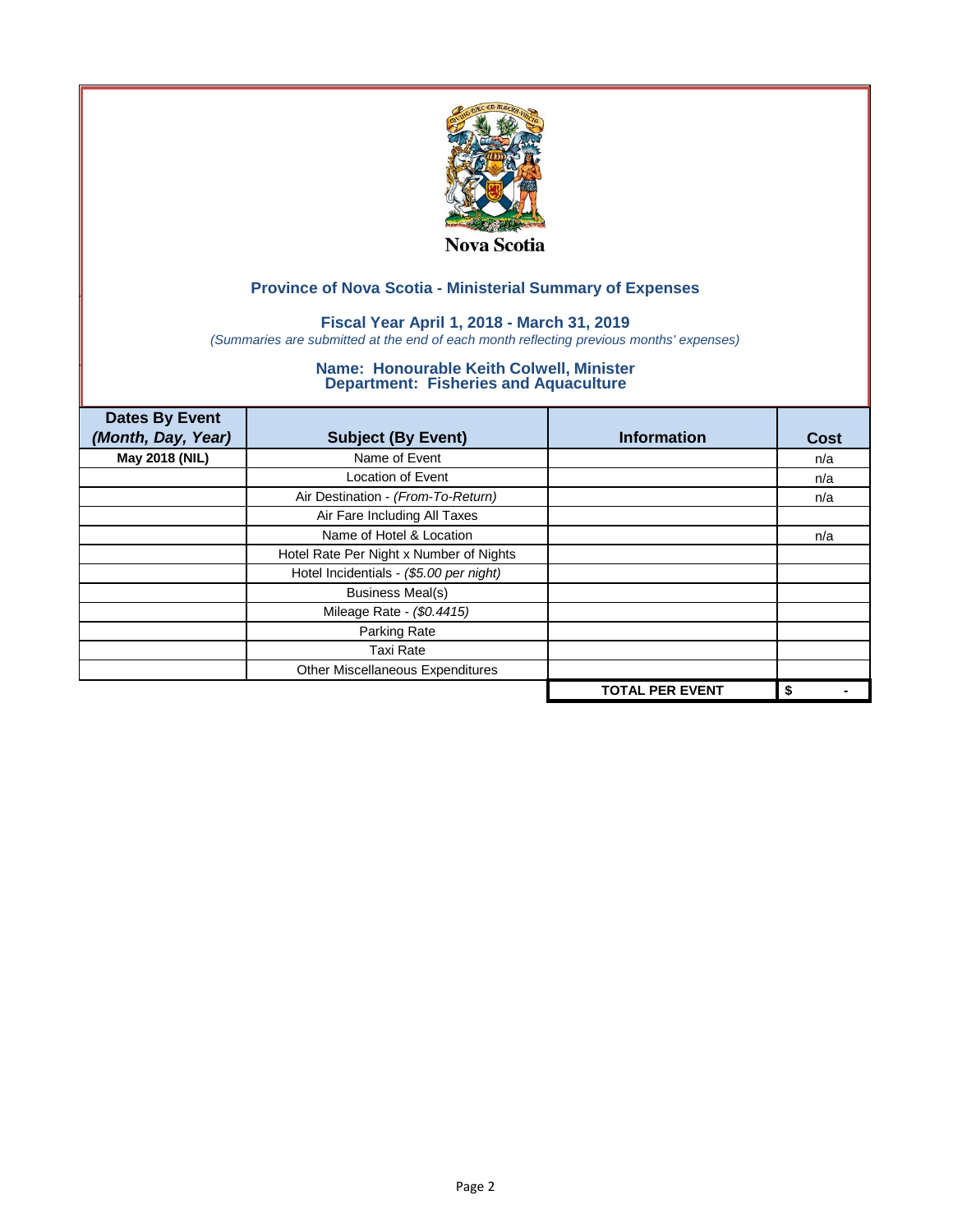

### **Fiscal Year April 1, 2018 - March 31, 2019**

*(Summaries are submitted at the end of each month reflecting previous months' expenses)*

| <b>Dates By Event</b><br>(Month, Day, Year) | <b>Subject (By Event)</b>               | <b>Information</b>                 | Cost         |
|---------------------------------------------|-----------------------------------------|------------------------------------|--------------|
| June 11-12, 2018                            | Name of Event                           | Fisheries and Aquaculture meetings | n/a          |
|                                             | Location of Event                       | Membertou                          | n/a          |
|                                             | Air Destination - (From-To-Return)      |                                    | n/a          |
|                                             | Air Fare Including All Taxes            |                                    |              |
|                                             | Name of Hotel & Location                | Hampton Inn, Membertou             | n/a          |
|                                             | Hotel Rate Per Night x Number of Nights | $$146.63 \times 1$ night           | 146.63<br>S  |
|                                             | Hotel Incidentials - (\$5.00 per night) |                                    |              |
|                                             | Business Meal(s)                        |                                    |              |
|                                             | Mileage Rate - (\$0.4415)               |                                    |              |
|                                             | Parking Rate                            |                                    |              |
|                                             | <b>Taxi Rate</b>                        |                                    |              |
|                                             | Other Miscellaneous Expenditures        |                                    |              |
|                                             |                                         | <b>TOTAL PER EVENT</b>             | 146.63<br>\$ |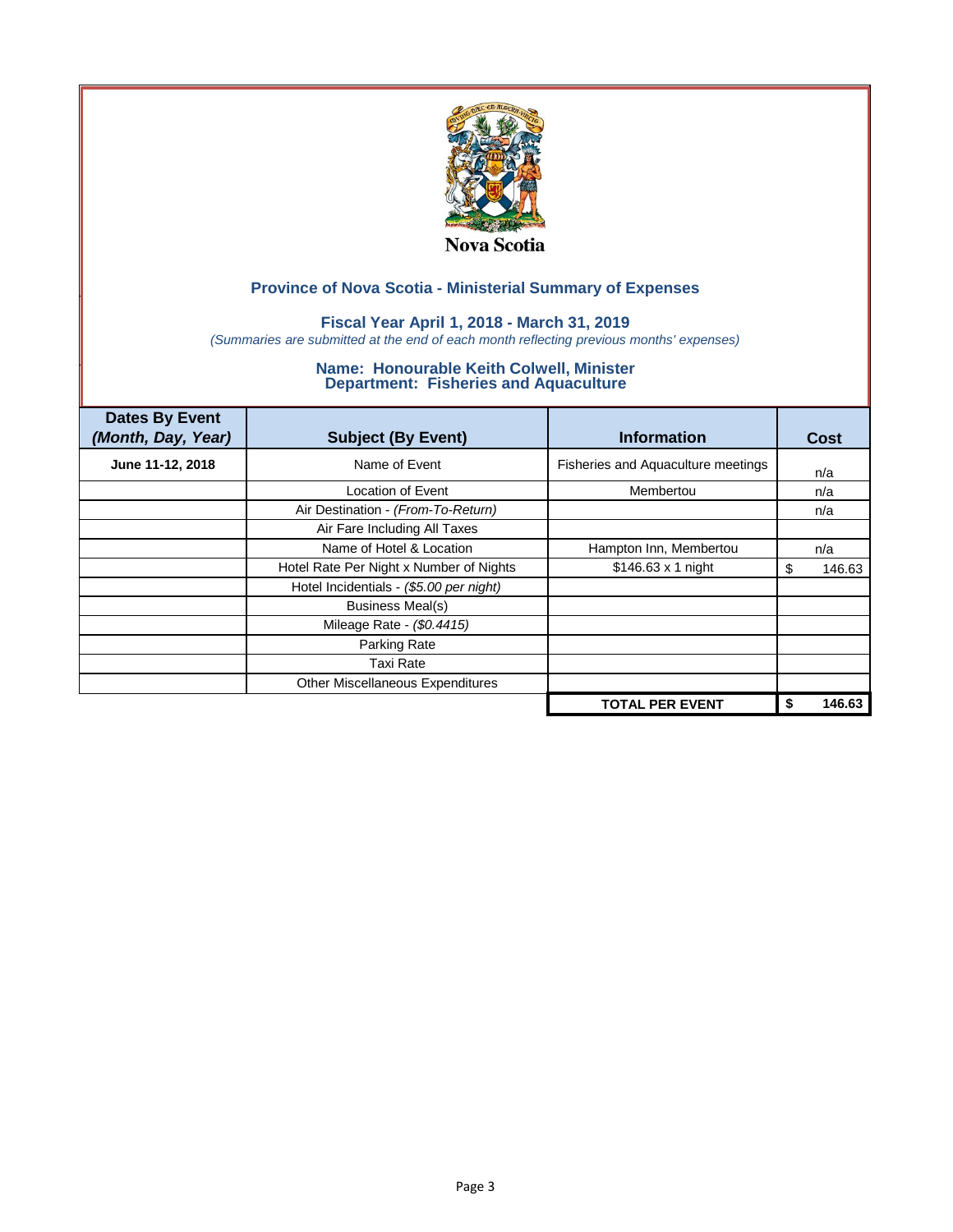

### **Fiscal Year April 1, 2018 - March 31, 2019**

*(Summaries are submitted at the end of each month reflecting previous months' expenses)*

| <b>Dates By Event</b><br>(Month, Day, Year) | <b>Subject (By Event)</b>               | <b>Information</b>                                                  | <b>Cost</b> |
|---------------------------------------------|-----------------------------------------|---------------------------------------------------------------------|-------------|
| July 10-12, 2018                            | Name of Event                           | Canadian Council of Fisheries and<br>Aquaculture Ministers' Meeting | n/a         |
|                                             | Location of Event                       | St. John's, NL                                                      | n/a         |
|                                             | Air Destination - (From-To-Return)      | Halifax-St. John's-Halifax                                          | n/a         |
|                                             | Air Fare Including All Taxes            |                                                                     | 765.04<br>S |
| Trip was cancelled.                         | Name of Hotel & Location                |                                                                     | n/a         |
| <b>Credit received from Air</b>             | Hotel Rate Per Night x Number of Nights |                                                                     |             |
| Canada.                                     | Hotel Incidentials - (\$5.00 per night) |                                                                     |             |
|                                             | Business Meal(s)                        |                                                                     |             |
|                                             | Mileage Rate - (\$0.4415)               |                                                                     |             |
|                                             | Parking Rate                            |                                                                     |             |
|                                             | Taxi Rate                               |                                                                     |             |
|                                             | Other Miscellaneous Expenditures        |                                                                     |             |
|                                             |                                         | <b>TOTAL PER EVENT</b>                                              | 765.04<br>S |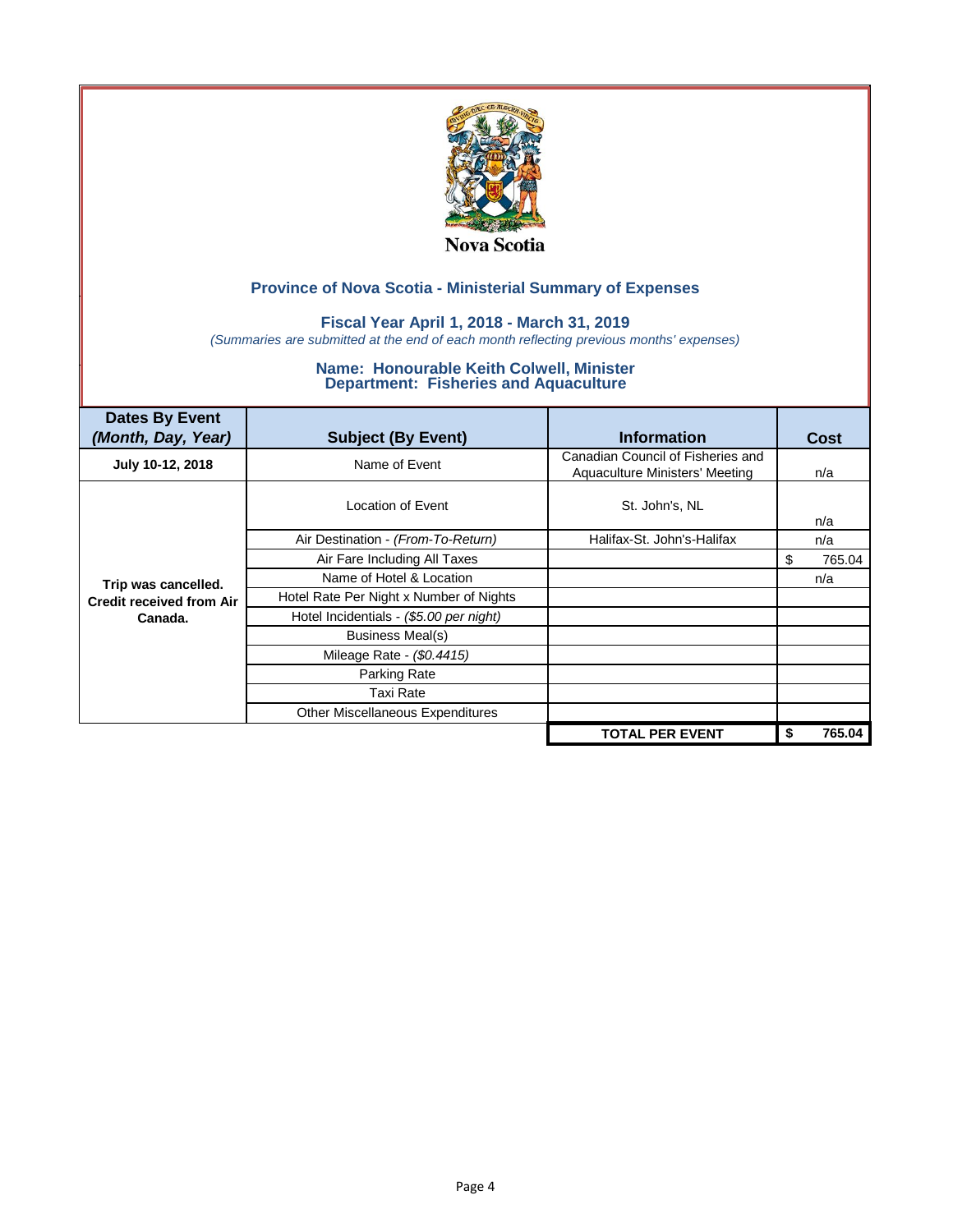

### **Fiscal Year April 1, 2018 - March 31, 2019**

*(Summaries are submitted at the end of each month reflecting previous months' expenses)*

| <b>Dates By Event</b><br>(Month, Day, Year) | <b>Subject (By Event)</b>               | <b>Information</b>                | Cost        |
|---------------------------------------------|-----------------------------------------|-----------------------------------|-------------|
| <b>August 1, 2018</b>                       | Name of Event                           | Fisheries and Aquaculture meeting | n/a         |
|                                             | <b>Location of Event</b>                | South Shore                       | n/a         |
|                                             | Air Destination - (From-To-Return)      |                                   | n/a         |
|                                             | Air Fare Including All Taxes            |                                   |             |
|                                             | Name of Hotel & Location                |                                   | n/a         |
|                                             | Hotel Rate Per Night x Number of Nights |                                   |             |
|                                             | Hotel Incidentials - (\$5.00 per night) |                                   |             |
|                                             | <b>Business Meal(s)</b>                 |                                   |             |
|                                             | Mileage Rate - (\$0.4415)               | 140 kms                           | 61.81<br>S  |
|                                             | Parking Rate                            |                                   |             |
|                                             | Taxi Rate                               |                                   |             |
|                                             | Other Miscellaneous Expenditures        |                                   |             |
|                                             |                                         | <b>TOTAL PER EVENT</b>            | 61.81<br>\$ |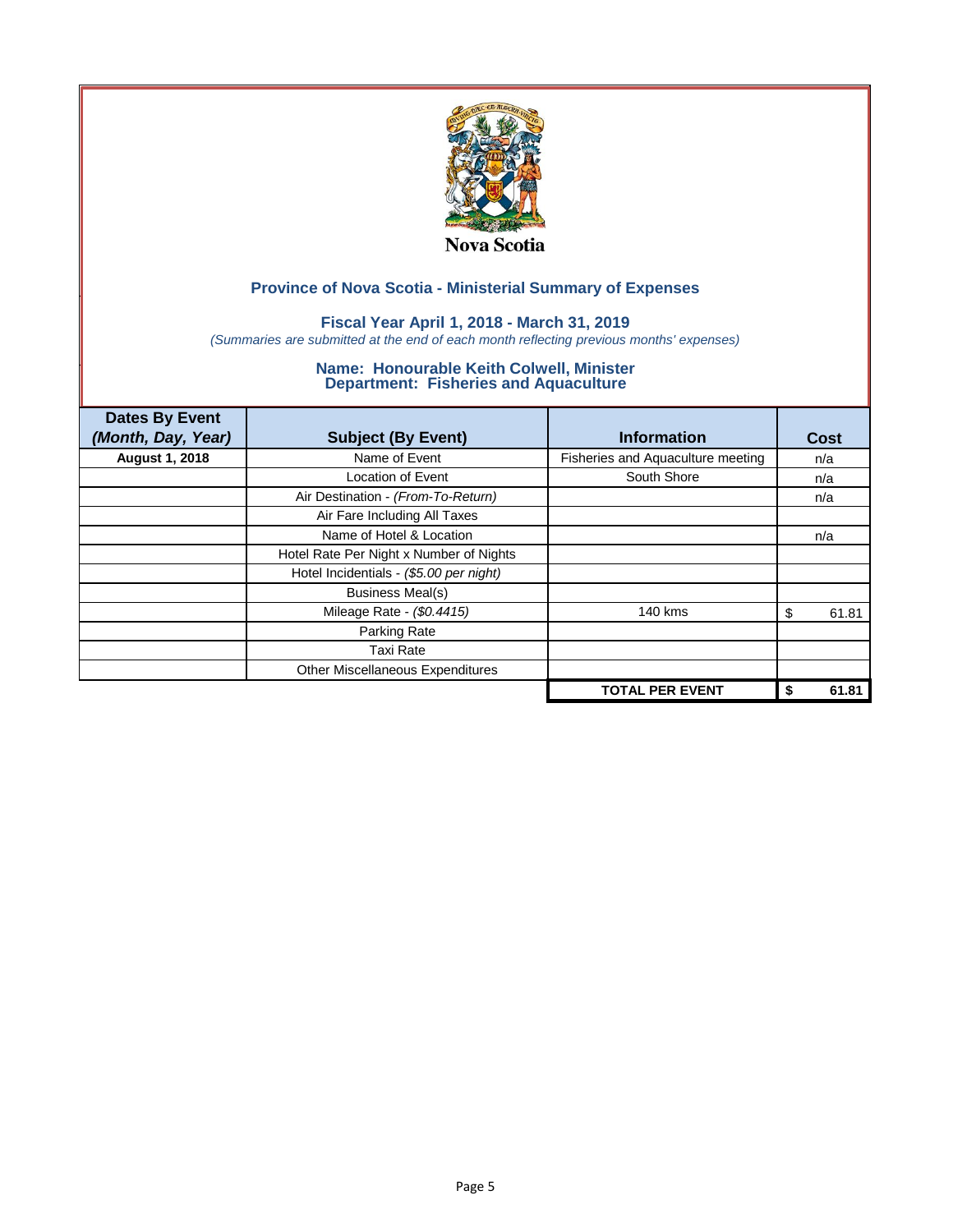

### **Fiscal Year April 1, 2018 - March 31, 2019**

*(Summaries are submitted at the end of each month reflecting previous months' expenses)*

| <b>Dates By Event</b><br>(Month, Day, Year) | <b>Subject (By Event)</b>               | <b>Information</b>                                 | Cost           |
|---------------------------------------------|-----------------------------------------|----------------------------------------------------|----------------|
| August 26-30, 2018                          | Name of Event                           | Aquaculture Mission with First Nation<br>Groups    | n/a            |
|                                             | Location of Event                       | Vancouver, BC / Tofino, BC /<br>Campbell River, BC | n/a            |
|                                             | Air Destination - (From-To-Return)      | Halifax-Vancouver-Halifax                          | n/a            |
|                                             | Air Fare Including All Taxes            |                                                    | \$<br>2,167.44 |
|                                             | Name of Hotel & Location                | Fairmont Vancouver Airport,<br>Vancouver, BC       | n/a            |
|                                             | Hotel Rate Per Night x Number of Nights | \$326.87 x 1 night                                 | \$<br>326.87   |
|                                             | Name of Hotel & Location                | Tofino Resort Marine, Tofino, BC                   | n/a            |
|                                             | Hotel Rate Per Night x Number of Nights | \$343.36 x 1 night                                 | \$<br>343.36   |
|                                             | Name of Hotel & Location                | April Point Resort, Quathiaski Cove,<br>ВC         | n/a            |
|                                             | Hotel Rate Per Night x Number of Nights | \$270.07 x 1 night                                 | \$<br>270.07   |
|                                             | Name of Hotel & Location                | Fairmont Vancouver Airport,<br>Vancouver, BC       | n/a            |
|                                             | Hotel Rate Per Night x Number of Nights | \$326.87 x 1 night                                 | \$<br>326.87   |
|                                             | Hotel Incidentials - (\$5.00 per night) | 4 nights                                           | \$<br>20.00    |
|                                             | <b>Business Meal(s)</b>                 | Per diems (1 breakfast, 2 lunch, 4<br>dinner)      | \$<br>118.00   |
|                                             | Mileage Rate - (\$0.4415)               |                                                    |                |
|                                             | Parking Rate                            |                                                    |                |
|                                             | <b>Taxi Rate</b>                        |                                                    |                |
|                                             | Other Miscellaneous Expenditures        |                                                    |                |
|                                             |                                         | <b>TOTAL PER EVENT</b>                             | \$<br>3,572.61 |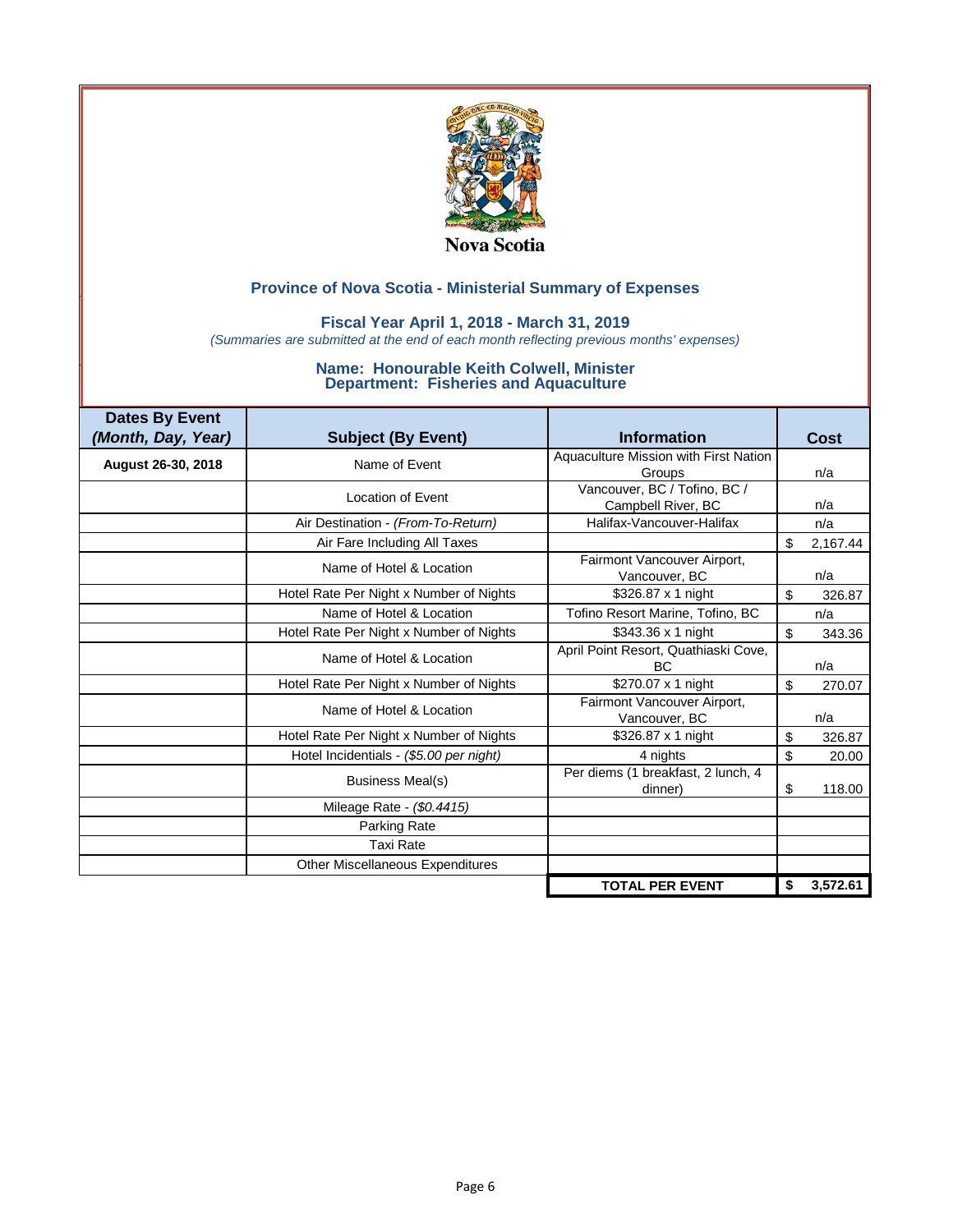

### **Fiscal Year April 1, 2018 - March 31, 2019**

*(Summaries are submitted at the end of each month reflecting previous months' expenses)*

| <b>Dates By Event</b> |                                         |                        |             |
|-----------------------|-----------------------------------------|------------------------|-------------|
| (Month, Day, Year)    | <b>Subject (By Event)</b>               | <b>Information</b>     | <b>Cost</b> |
| September 2018 (NIL)  | Name of Event                           |                        | n/a         |
|                       | <b>Location of Event</b>                |                        | n/a         |
|                       | Air Destination - (From-To-Return)      |                        | n/a         |
|                       | Air Fare Including All Taxes            |                        |             |
|                       | Name of Hotel & Location                |                        | n/a         |
|                       | Hotel Rate Per Night x Number of Nights |                        |             |
|                       | Hotel Incidentials - (\$5.00 per night) |                        |             |
|                       | <b>Business Meal(s)</b>                 |                        |             |
|                       | Mileage Rate - (\$0.4415)               |                        |             |
|                       | Parking Rate                            |                        |             |
|                       | Taxi Rate                               |                        |             |
|                       | Other Miscellaneous Expenditures        |                        |             |
|                       |                                         | <b>TOTAL PER EVENT</b> | \$          |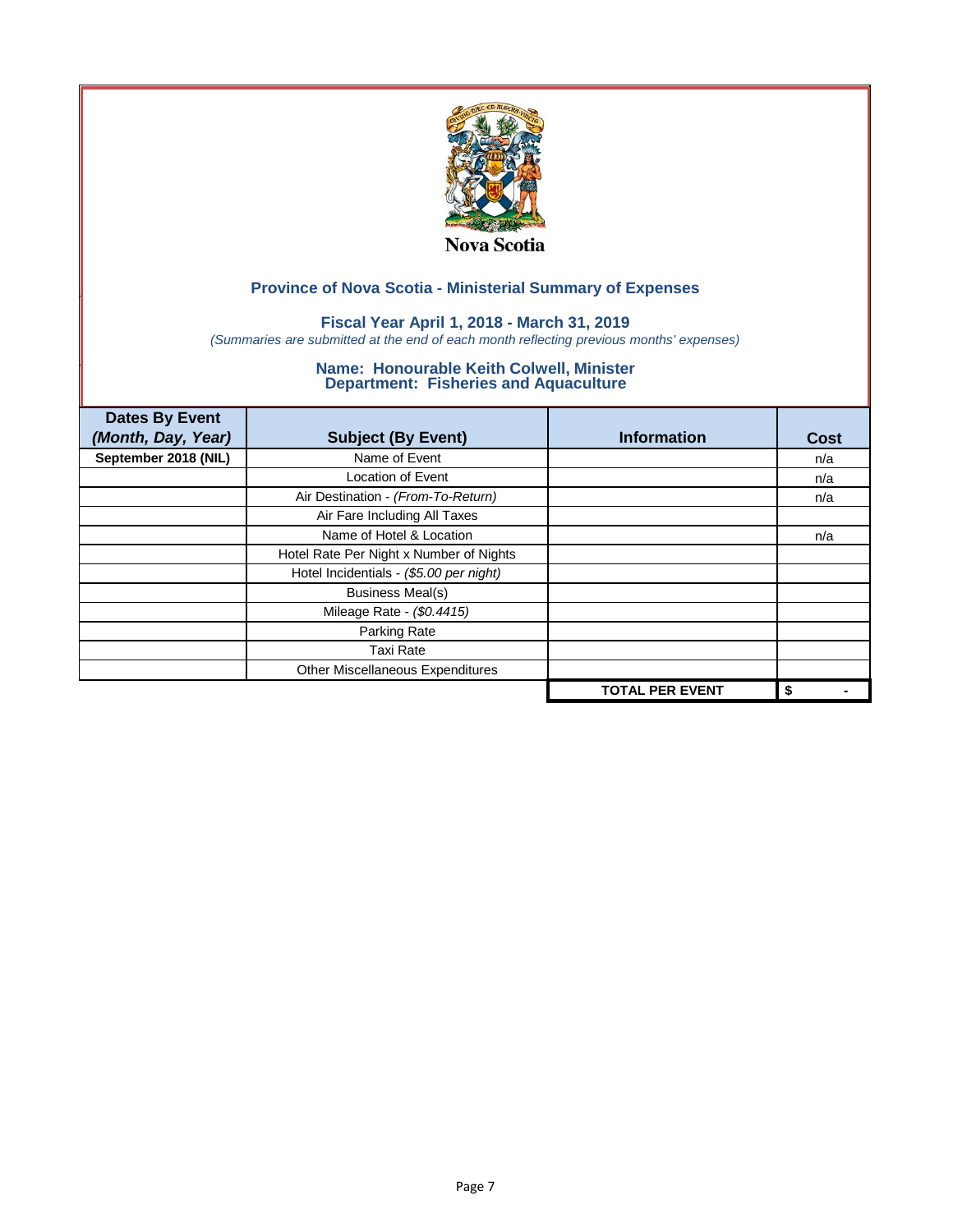

### **Fiscal Year April 1, 2018 - March 31, 2019**

*(Summaries are submitted at the end of each month reflecting previous months' expenses)*

| <b>Dates By Event</b> |                                         |                                               |                |
|-----------------------|-----------------------------------------|-----------------------------------------------|----------------|
| (Month, Day, Year)    | <b>Subject (By Event)</b>               | <b>Information</b>                            | Cost           |
| October 3, 2018       | Name of Event                           | Canada-China Business Council                 |                |
|                       |                                         | Event                                         | n/a            |
|                       | <b>Location of Event</b>                | Toronto, ON                                   | n/a            |
|                       | Air Destination - (From-To-Return)      | Halifax-Toronto-Halifax                       | n/a            |
|                       | Air Fare Including All Taxes            |                                               | \$<br>1,308.49 |
|                       | Name of Hotel & Location                |                                               | n/a            |
|                       | Hotel Rate Per Night x Number of Nights |                                               |                |
|                       | Hotel Incidentials - (\$5.00 per night) |                                               |                |
|                       | <b>Business Meal(s)</b>                 | Per diems (1 breakfast, 1 dinner)             | \$<br>28.00    |
|                       | Mileage Rate - (\$0.4415)               | 93 kms                                        | \$<br>41.15    |
|                       | Parking Rate                            | Airport parking                               | \$<br>22.00    |
|                       | <b>Taxi Rate</b>                        |                                               |                |
|                       | Other Miscellaneous Expenditures        |                                               |                |
|                       |                                         | <b>TOTAL PER EVENT</b>                        | \$<br>1,399.64 |
|                       |                                         |                                               |                |
| <b>Dates By Event</b> |                                         |                                               |                |
| (Month, Day, Year)    | <b>Subject (By Event)</b>               | <b>Information</b>                            | <b>Cost</b>    |
|                       | Name of Event                           | Canada-China Fishery-Agriculture              |                |
| October 16-17, 2018   |                                         | Economic Trade Forum                          | n/a            |
|                       | Location of Event                       | Ottawa                                        | n/a            |
|                       | Air Destination - (From-To-Return)      | Halifax-Ottawa-Halifax                        | n/a            |
|                       | Air Fare Including All Taxes            |                                               | \$<br>1,348.78 |
|                       | Name of Hotel & Location                | Radisson Hotel, Ottawa                        | n/a            |
|                       | Hotel Rate Per Night x Number of Nights | \$410.14 x 1 night                            | \$             |
|                       | Hotel Incidentials - (\$5.00 per night) | 1 night                                       | \$<br>5.00     |
|                       | <b>Business Meal(s)</b>                 | Per diems (1 breakfast, 1 lunch, 2<br>dinner) | \$<br>63.00    |
|                       | Mileage Rate - (\$0.4415)               | 93 kms                                        | \$<br>41.15    |
|                       | Parking Rate                            | Airport parking                               | \$<br>44.00    |
|                       | <b>Taxi Rate</b>                        |                                               |                |
|                       | <b>Other Miscellaneous Expenditures</b> |                                               | 410.14         |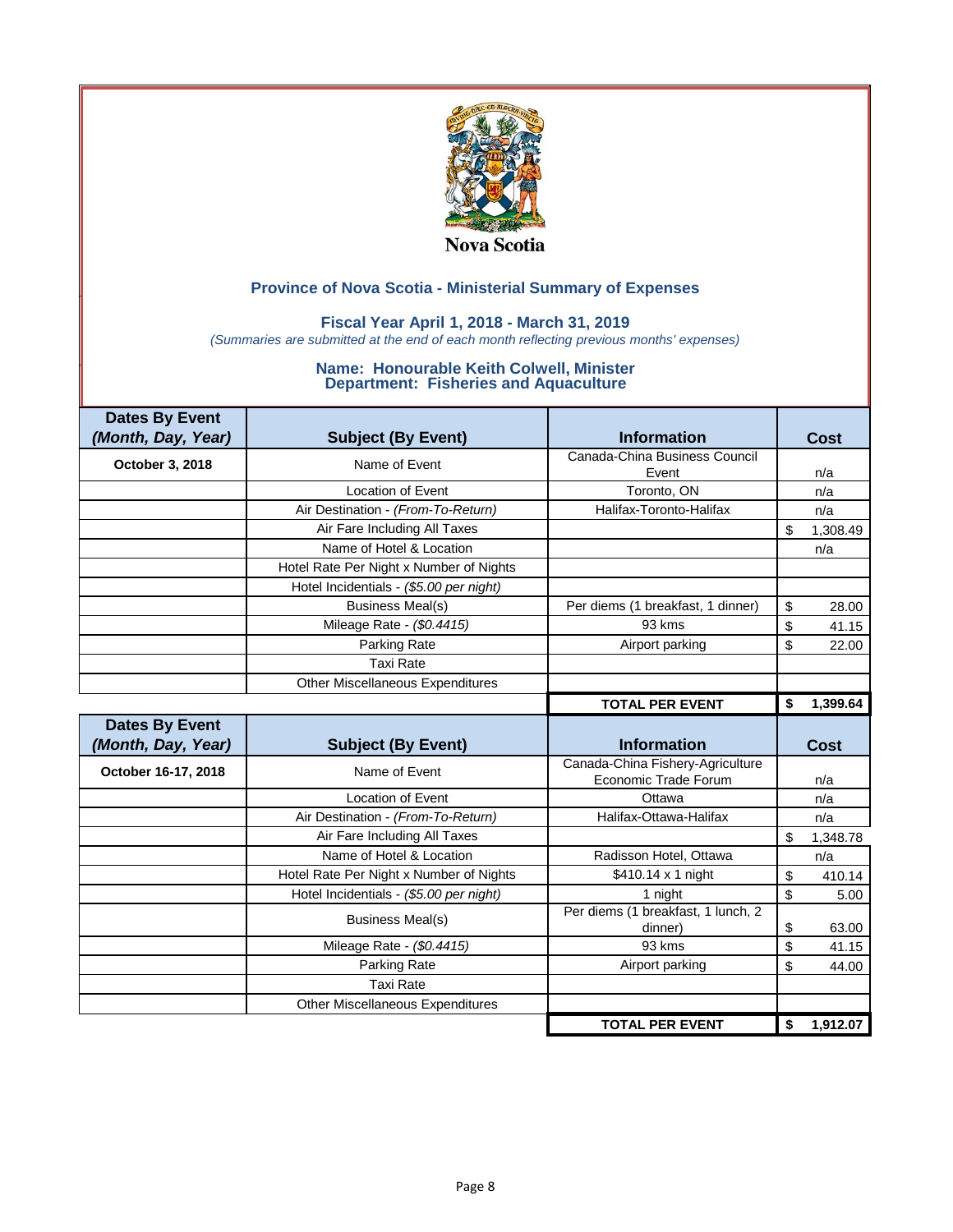

### **Fiscal Year April 1, 2018 - March 31, 2019**

*(Summaries are submitted at the end of each month reflecting previous months' expenses)*

| <b>Dates By Event</b> |                                         |                        |             |
|-----------------------|-----------------------------------------|------------------------|-------------|
| (Month, Day, Year)    | <b>Subject (By Event)</b>               | <b>Information</b>     | <b>Cost</b> |
| November 2018 (NIL)   | Name of Event                           |                        | n/a         |
|                       | <b>Location of Event</b>                |                        | n/a         |
|                       | Air Destination - (From-To-Return)      |                        | n/a         |
|                       | Air Fare Including All Taxes            |                        |             |
|                       | Name of Hotel & Location                |                        | n/a         |
|                       | Hotel Rate Per Night x Number of Nights |                        |             |
|                       | Hotel Incidentials - (\$5.00 per night) |                        |             |
|                       | <b>Business Meal(s)</b>                 |                        |             |
|                       | Mileage Rate - (\$0.4415)               |                        |             |
|                       | Parking Rate                            |                        |             |
|                       | Taxi Rate                               |                        |             |
|                       | Other Miscellaneous Expenditures        |                        |             |
|                       |                                         | <b>TOTAL PER EVENT</b> | \$          |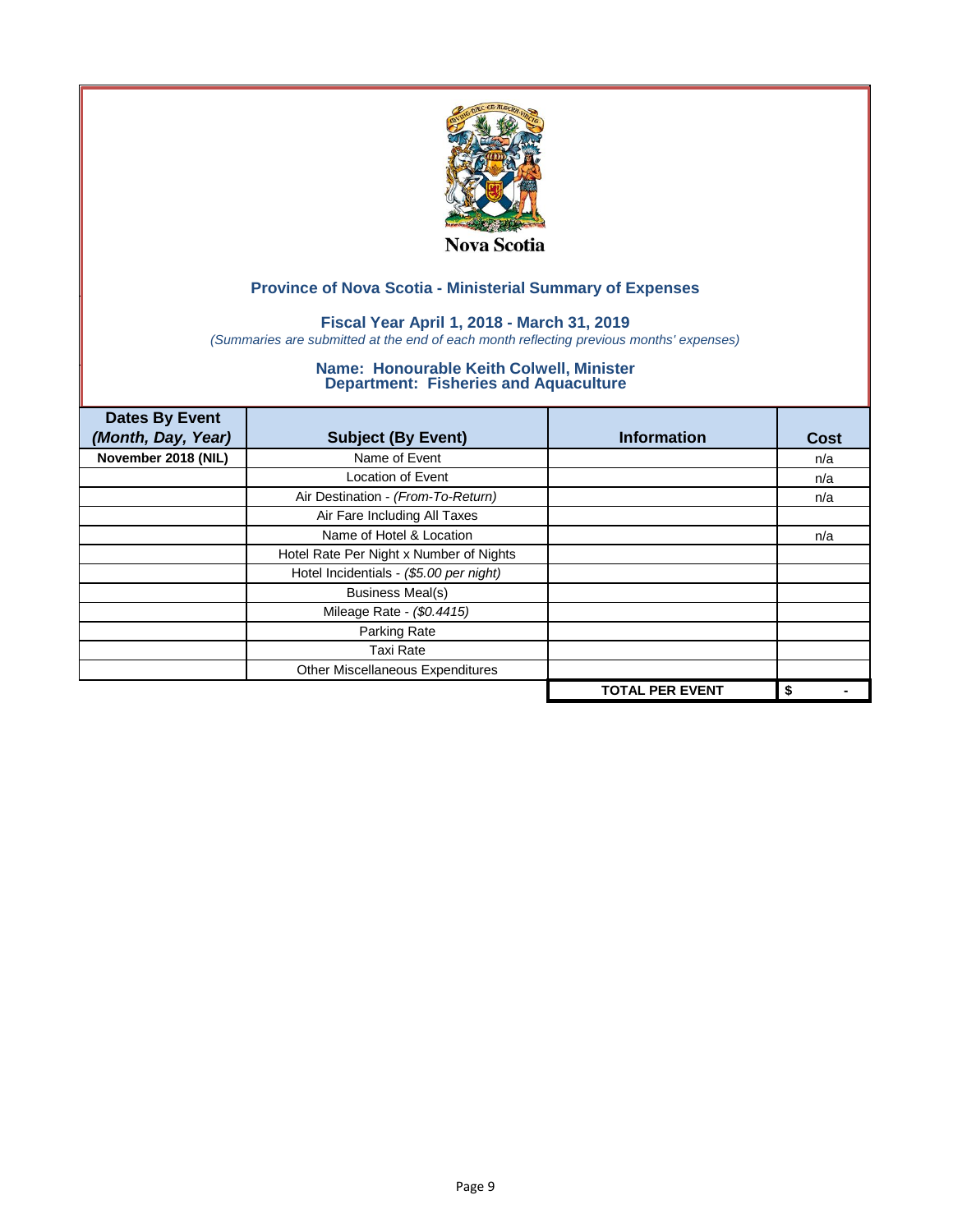

### **Fiscal Year April 1, 2018 - March 31, 2019**

*(Summaries are submitted at the end of each month reflecting previous months' expenses)*

| <b>Dates By Event</b><br>(Month, Day, Year) | <b>Subject (By Event)</b>               | <b>Information</b>                                                      | <b>Cost</b> |
|---------------------------------------------|-----------------------------------------|-------------------------------------------------------------------------|-------------|
| December 3-5, 2018                          | Name of Event                           | Federal/Provincial/Territorial Meetings<br>of Fisheries and Aquaculture |             |
|                                             |                                         | <b>Ministers</b>                                                        | n/a         |
|                                             | Location of Event                       | St. John's, NL                                                          | n/a         |
|                                             | Air Destination - (From-To-Return)      | Halifax-St. John's-Halifax                                              | n/a         |
|                                             | Air Fare Including All Taxes            |                                                                         | 556.89<br>S |
|                                             | Name of Hotel & Location                | Delta, St. John's, NL                                                   | n/a         |
|                                             | Hotel Rate Per Night x Number of Nights | \$170.17 x 2 nights                                                     | 340.34<br>S |
|                                             | Hotel Incidentials - (\$5.00 per night) |                                                                         |             |
|                                             | <b>Business Meal(s)</b>                 | Per diems (2 breakfast, 1 dinner)                                       | \$<br>36.00 |
|                                             | Mileage Rate - (\$0.4415)               | 93 kms                                                                  | 41.15<br>S  |
|                                             | Parking Rate                            |                                                                         |             |
|                                             | Taxi Rate                               |                                                                         |             |
|                                             | <b>Other Miscellaneous Expenditures</b> |                                                                         |             |
|                                             |                                         | <b>TOTAL PER EVENT</b>                                                  | 974.38      |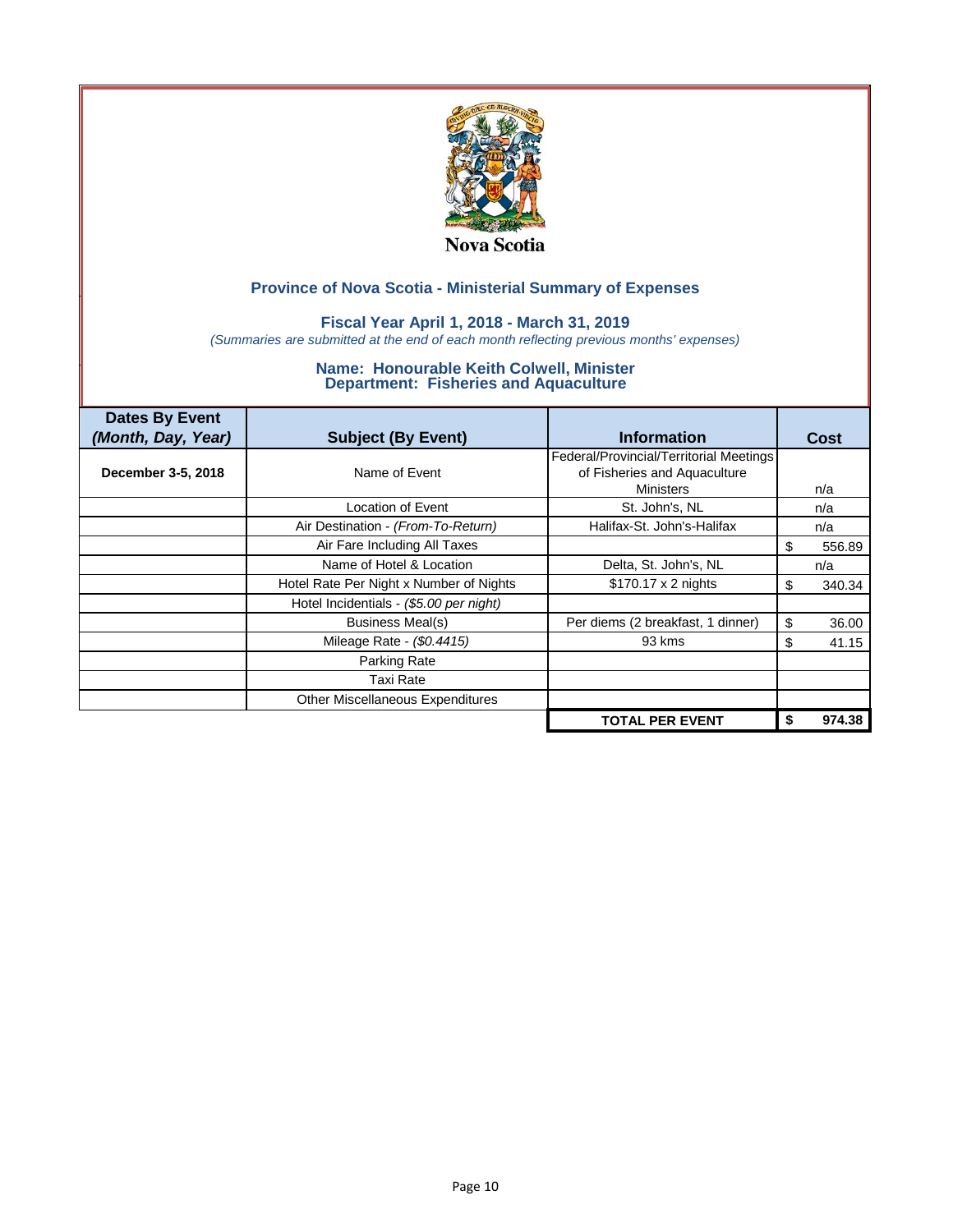

### **Fiscal Year April 1, 2018 - March 31, 2019**

*(Summaries are submitted at the end of each month reflecting previous months' expenses)*

| <b>Dates By Event</b> |                                         |                        |             |
|-----------------------|-----------------------------------------|------------------------|-------------|
| (Month, Day, Year)    | <b>Subject (By Event)</b>               | <b>Information</b>     | <b>Cost</b> |
| January 2019 (NIL)    | Name of Event                           |                        | n/a         |
|                       | <b>Location of Event</b>                |                        | n/a         |
|                       | Air Destination - (From-To-Return)      |                        | n/a         |
|                       | Air Fare Including All Taxes            |                        |             |
|                       | Name of Hotel & Location                |                        | n/a         |
|                       | Hotel Rate Per Night x Number of Nights |                        |             |
|                       | Hotel Incidentials - (\$5.00 per night) |                        |             |
|                       | <b>Business Meal(s)</b>                 |                        |             |
|                       | Mileage Rate - (\$0.4415)               |                        |             |
|                       | Parking Rate                            |                        |             |
|                       | Taxi Rate                               |                        |             |
|                       | Other Miscellaneous Expenditures        |                        |             |
|                       |                                         | <b>TOTAL PER EVENT</b> | \$          |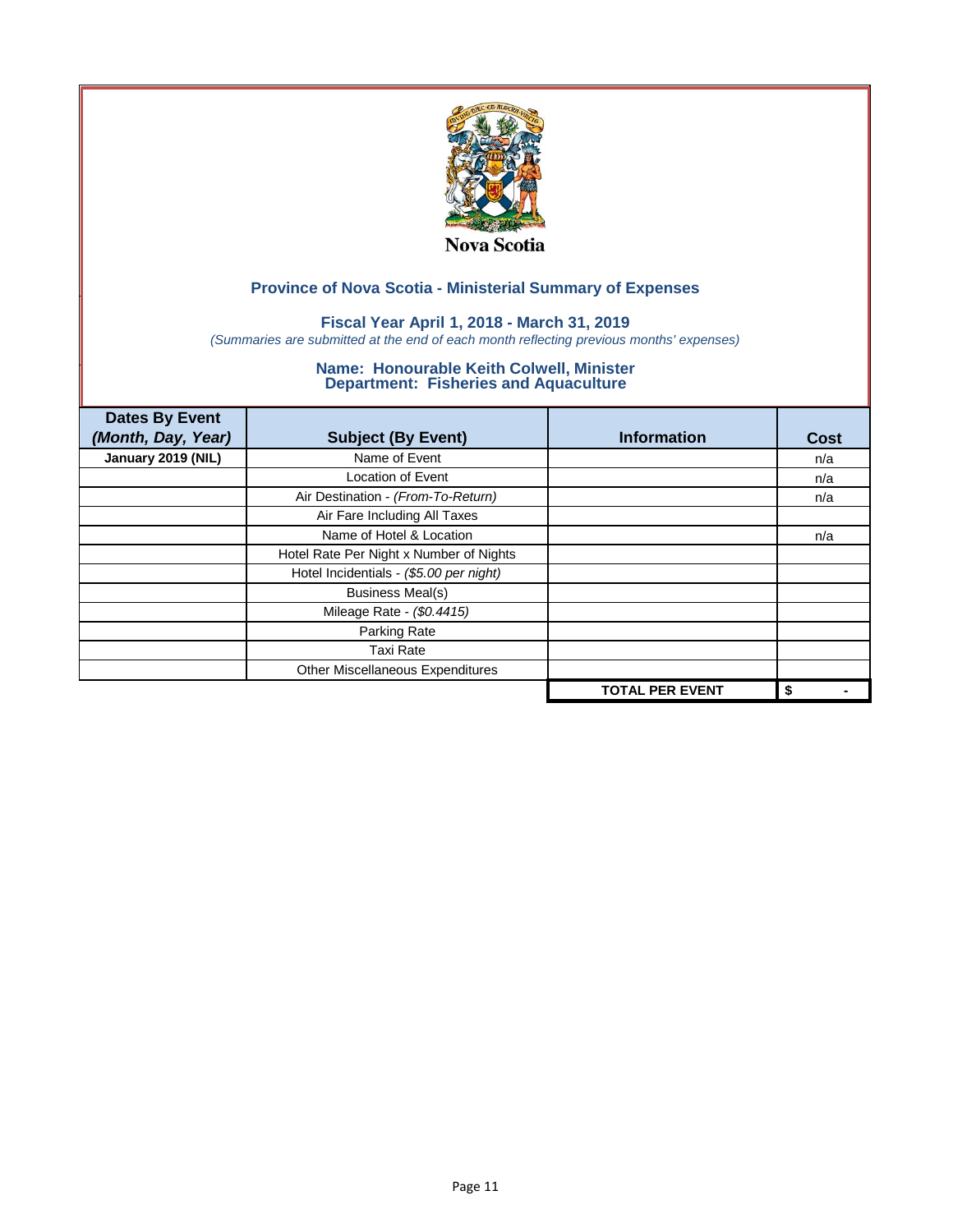

### **Fiscal Year April 1, 2018 - March 31, 2019**

*(Summaries are submitted at the end of each month reflecting previous months' expenses)*

| <b>Dates By Event</b> |                                         |                                                                                                  |                          |
|-----------------------|-----------------------------------------|--------------------------------------------------------------------------------------------------|--------------------------|
| (Month, Day, Year)    | <b>Subject (By Event)</b>               | <b>Information</b>                                                                               | Cost                     |
| February 7-21, 2019   | Name of Event                           | Aquaculture Mission to Tasmania                                                                  | n/a                      |
|                       | Location of Event                       | Tasmania / Singapore / Japan                                                                     | n/a                      |
|                       | Air Destination - (From-To-Return)      | Halifax-Toronto-Vancouver-Sydney-<br>Hobart-Melbourne-Singapore-Osaka-<br>Tokyo-Montreal-Halifax | n/a                      |
|                       | Air Fare Including All Taxes            |                                                                                                  | \$<br>8,754.36           |
|                       | Name of Hotel & Location                | Travelodge Hobart, Hobart, Tasmania                                                              | n/a                      |
|                       | Hotel Rate Per Night x Number of Nights | \$508.52 x 1 night                                                                               | $\mathfrak{s}$<br>508.52 |
|                       | Name of Hotel & Location                | East Coaster, Hobart, Tasmania                                                                   | n/a                      |
|                       | Hotel Rate Per Night x Number of Nights | \$128.67 x 1 night                                                                               | \$<br>128.67             |
|                       | Name of Hotel & Location                | Country Club Villas, Hobart,<br>Tasmania                                                         | n/a                      |
|                       | Hotel Rate Per Night x Number of Nights | \$213.90 x 2 nights                                                                              | \$<br>427.80             |
|                       | Name of Hotel & Location                | Travelodge, Hobart, Tasmania                                                                     | n/a                      |
|                       | Hotel Rate Per Night x Number of Nights | \$194.44 x 3 nights                                                                              | \$<br>583.32             |
|                       | Name of Hotel & Location                | JW Marriott, Singapore                                                                           | n/a                      |
|                       | Hotel Rate Per Night x Number of Nights | \$526.14 x 3 nights                                                                              | \$<br>1,578.42           |
|                       | Name of Hotel & Location                | The Ritz Carlton, Osaka, Japan                                                                   | n/a                      |
|                       | Hotel Rate Per Night x Number of Nights | \$373.34 x 2 nights                                                                              | $\mathfrak{s}$<br>746.68 |
|                       | Name of Hotel & Location                | Hotel New Otani, Tokyo, Japan                                                                    | n/a                      |
|                       | Hotel Rate Per Night x Number of Nights | \$289.87 x 1 night                                                                               | \$<br>289.87             |
|                       | Hotel Incidentials - (\$5.00 per night) | 13 nights                                                                                        | \$<br>65.00              |
|                       | <b>Business Meal(s)</b>                 | International per diems (7 breakfasts,<br>8 lunches, 11 dinners)                                 | \$<br>1,355.53           |
|                       | Mileage Rate - (\$0.4415)               | 98 kms                                                                                           | \$<br>43.27              |
|                       | Parking Rate                            |                                                                                                  |                          |
|                       | <b>Taxi Rate</b>                        |                                                                                                  |                          |
|                       | <b>Other Miscellaneous Expenditures</b> | Electronic Travel Authority for<br>Tasmania                                                      | \$<br>19.50              |
|                       |                                         | <b>TOTAL PER EVENT</b>                                                                           | \$<br>14,500.94          |